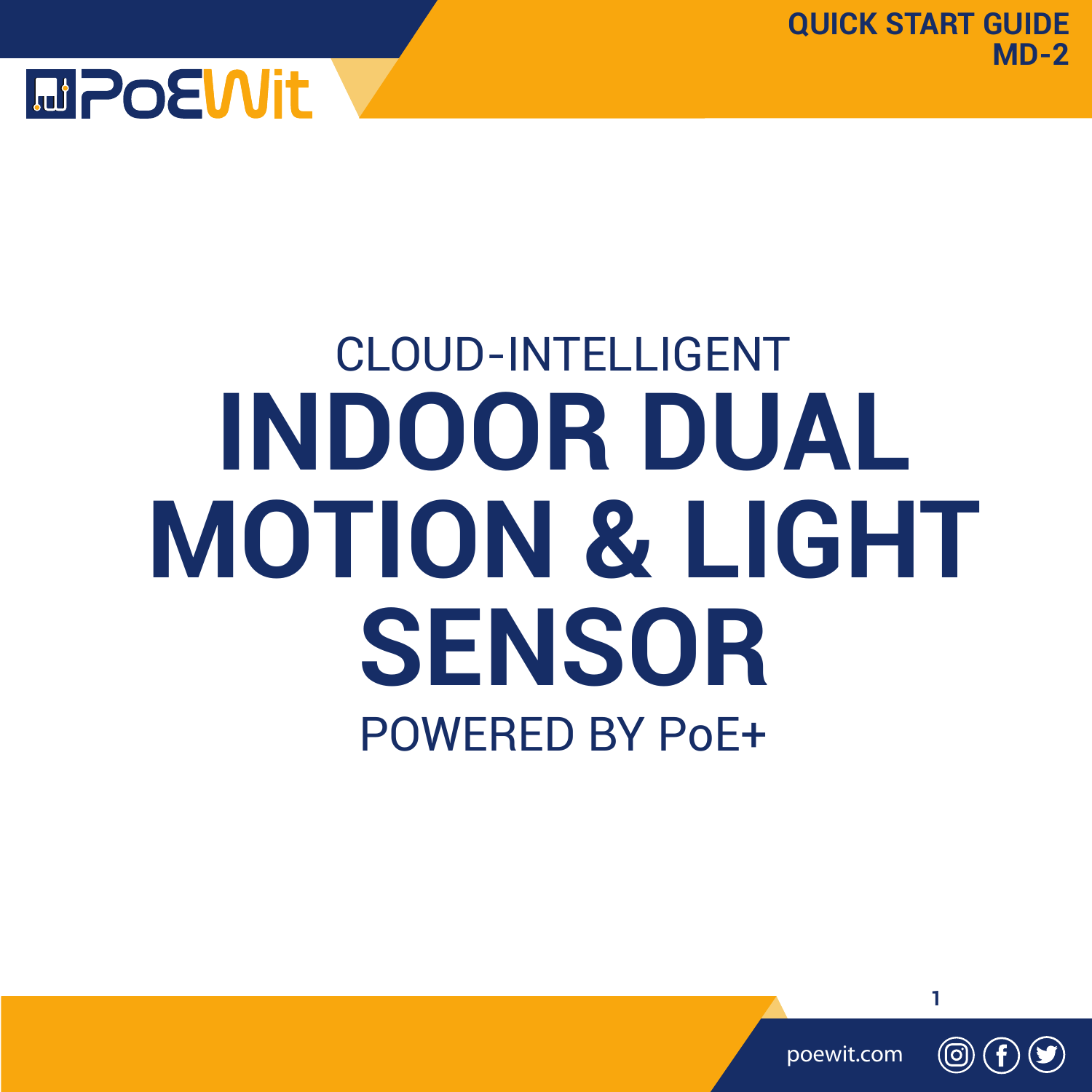

### **1) PACKAGE CONTENT**

| <b>PACKAGE</b><br><b>CONTENT</b> |                                    |             | __                       |
|----------------------------------|------------------------------------|-------------|--------------------------|
| <b>ITEM</b>                      | PoE Motion/<br><b>Light Sensor</b> | Lens Shield | <b>Quick Start Guide</b> |
| <b>QUANTITY</b>                  |                                    |             |                          |

### **2) PRODUCT DESCRIPTION**

#### **2.1 Features**

This flush-mountable Passive Infrared Motion Detector is ideal for an indoor installation. It will trigger lights to automatically power on when an occupant enters its monitored space and power off when the space becomes vacant. App-controlled Lux, Time, and Duration-adjusting functions allow the user to conveniently control conditions of motion detection.

### **2.2 Dimensions (See Fig 1-A and Fig 1-B)**

poewit.com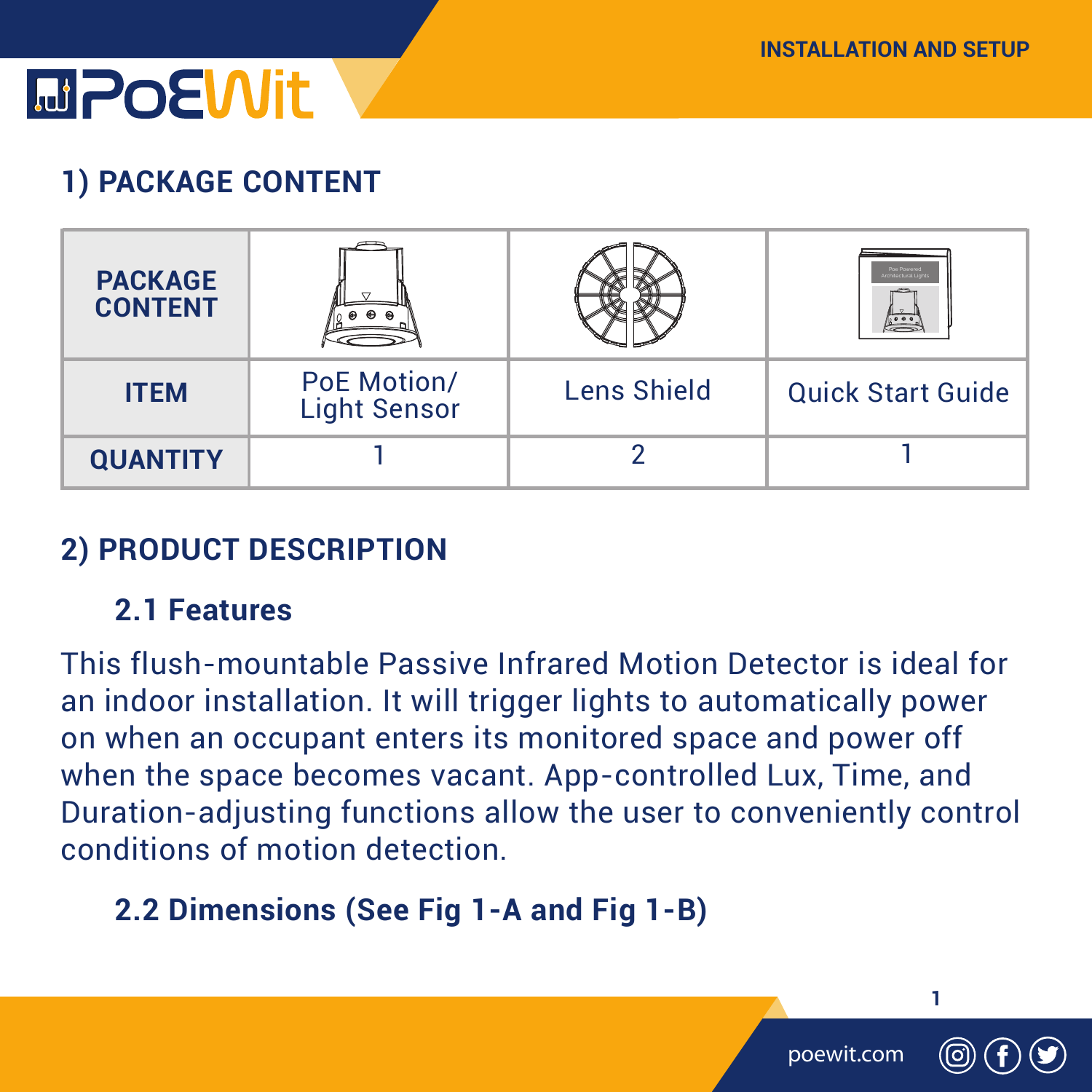### **MPOEWit**



### **3) INSTALLATION & WIRING**

#### **3.1 Select a Proper Location**

Unit can be installed at a height of 2-4m (6.56 - 13.12ft). At a height of 2.5m (8.02ft), the detection range can reach up to 8m (26.24ft) in diameter with a 360-degree detection angle.

#### **3.2 Installation Procedure**

- a. Drill a hole with a diameter of 65mm (2.55") on the ceiling sheet . rock. (See Fig 2)
- b. Connect a Cat Cable to the MD-2 PoE Driver

**2**

poewit.com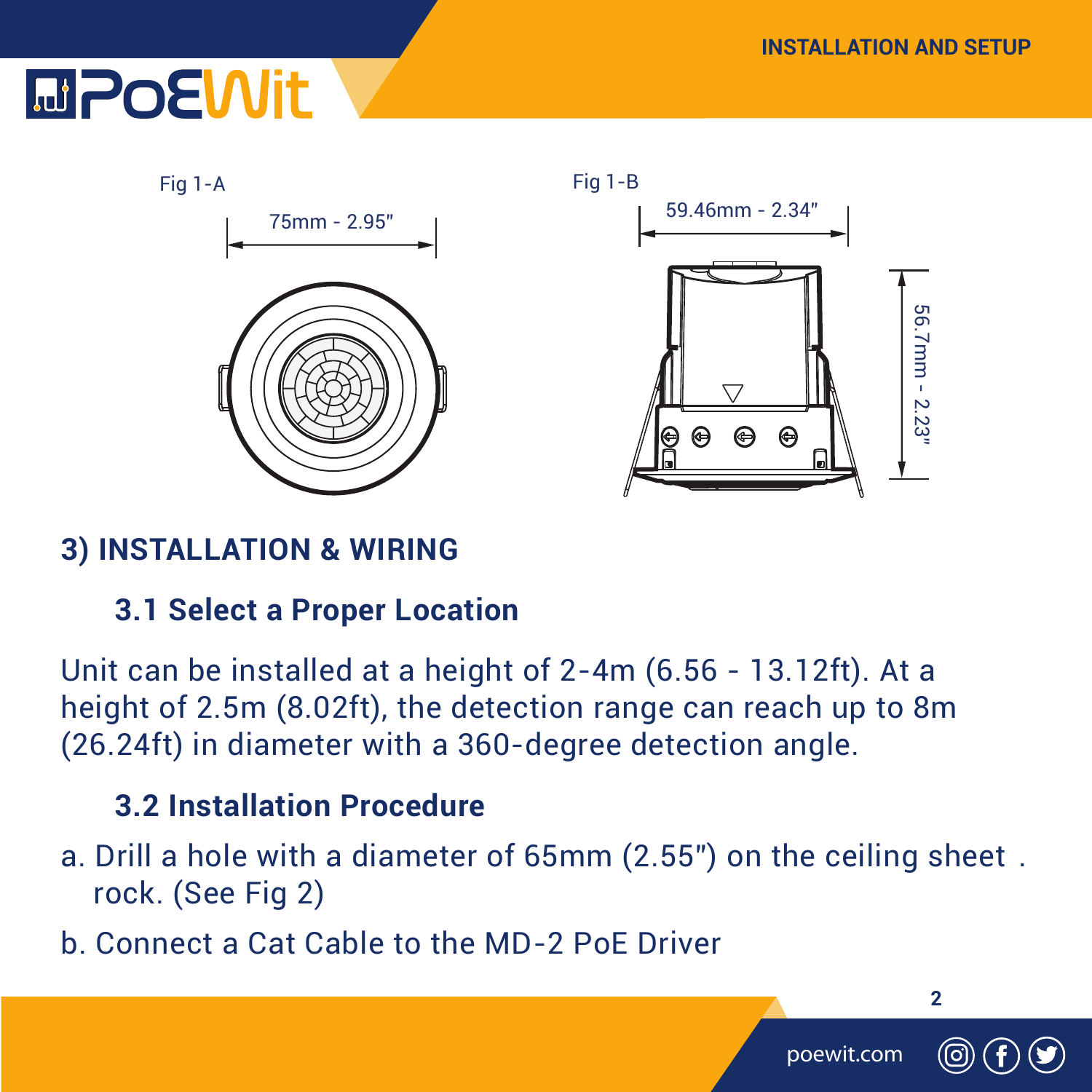### **MPoEWit**

- c. Insert the MD-2 PoE Driver into the drilled hole cavity
- d. Close two spring clips of detector and insert detector into the ..... drilled hole

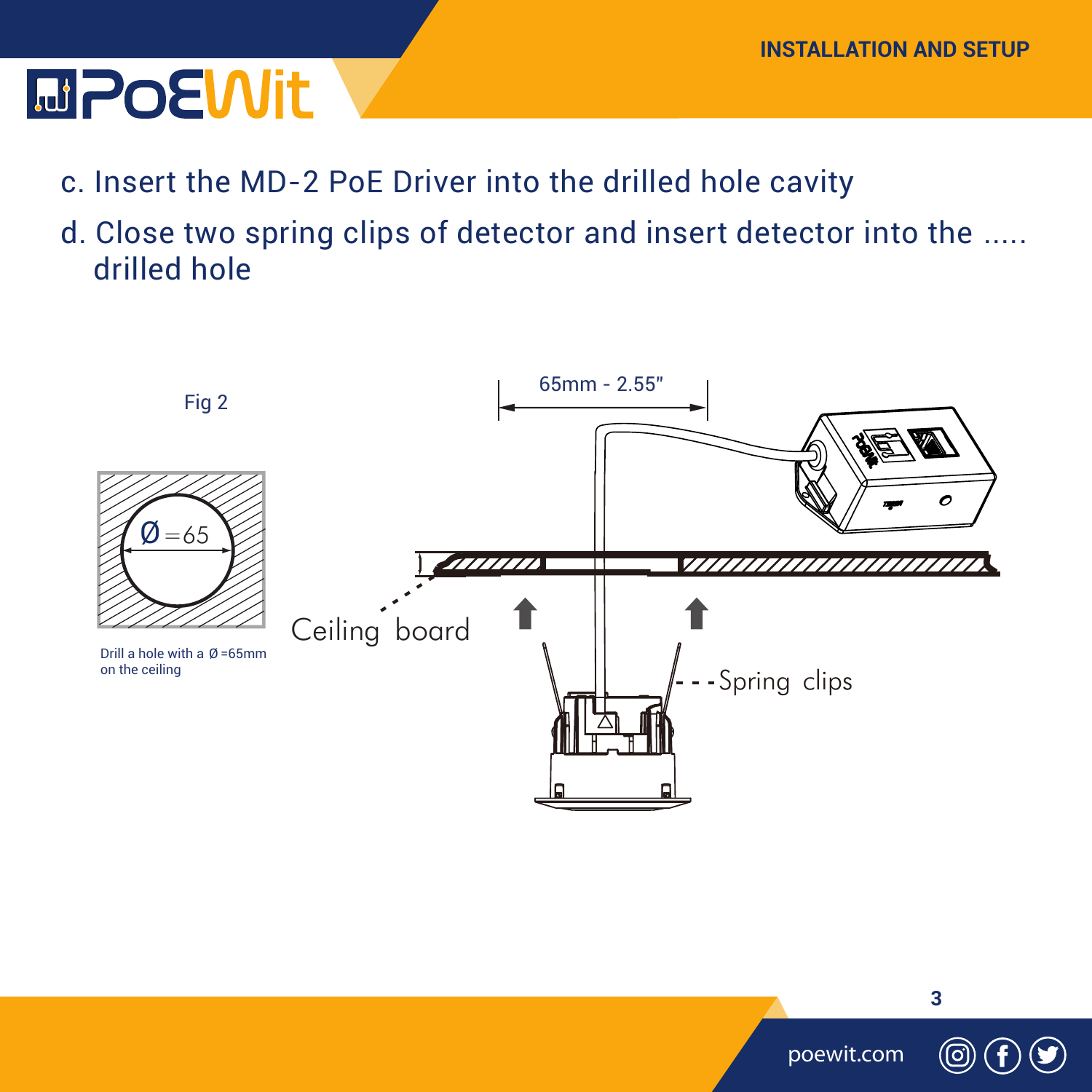## **MPOEWit**

| Fig <sub>3</sub><br>Seated                       | 8.20# 2.5m<br>Walk towards<br>Walk across | $360^\circ$<br>03m9.84ft<br>Φ8m 26.24ft |                        |
|--------------------------------------------------|-------------------------------------------|-----------------------------------------|------------------------|
| Height                                           | <b>Walk Across</b>                        | <b>Walk Towards</b>                     | Seated                 |
| $6.56$ ft $2.0m$                                 | 7m<br>$22.96$ ft $\Phi$                   | Ф3m<br>$9.84$ ft                        | $\Phi$ 3m<br>$9.84$ ft |
| 2.5 <sub>m</sub>                                 | 8 <sub>m</sub><br>$26.24$ ft $\Phi$       | $\Phi$ 4m<br>312H                       | $\Phi$ 3m<br>$9.84$ ft |
| 9.84ft 3.0m                                      | 9m<br>$29.52$ ft $\Phi$                   | $\Phi$ 4m<br>13.12ft                    | 19.84ftФ3m             |
| $.48\text{ft}3.5\text{m}$                        | 32.80ft <sup><math>\Phi</math>10m</sup>   | $\Phi$ 4m<br>12H<br>13                  | $\Phi$ 2m<br>$6.56$ ft |
| 13.12ft4.0m 13.12ft <sup><math>\Phi</math></sup> | 8m                                        | $\Phi$ 4m<br>3.12 <sup>ft</sup>         | N/a                    |

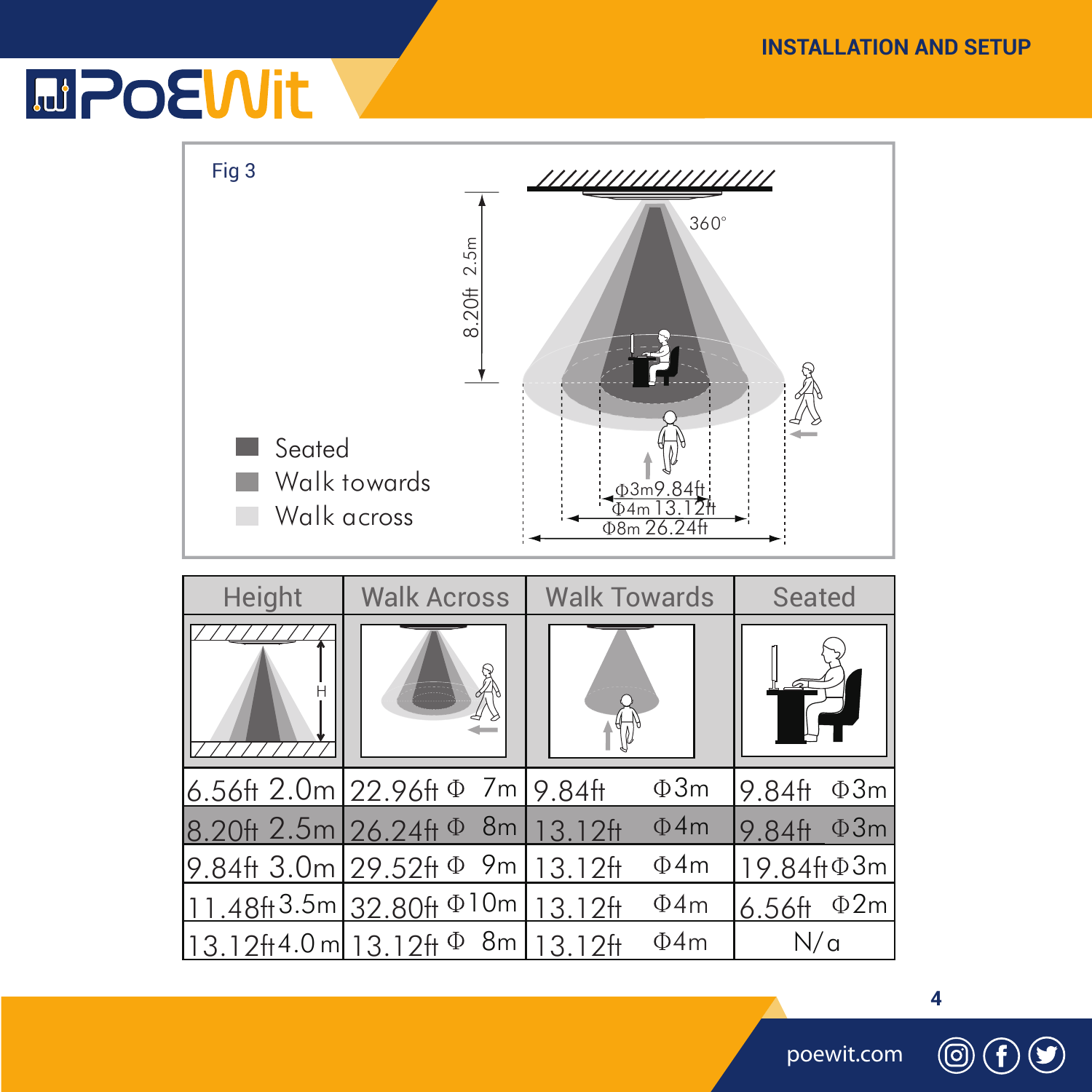### **MPOEWIt**

Note: The unit is more sensitive to movement across than to movement towards the detector. Detection coverage is reduced when walking directly towards the unit. (See Fig 3 & 4)

Fig 4





### **3.3 Helpful Tips for Installation**

**WARNING: The detector will respond to temperature changes.**

**- Avoid pointing the detector towards highly-reflective surfaces (such as mirrors, glass, etc.)**

**- Avoid mounting the detector near heat sources (such as heating vents, air conditioners, lights, etc.)**

**- Avoid aiming the detector towards objects which may sway in the wind (such as curtains, tall plants, etc.) (See Fig 5-A & 5-B)**

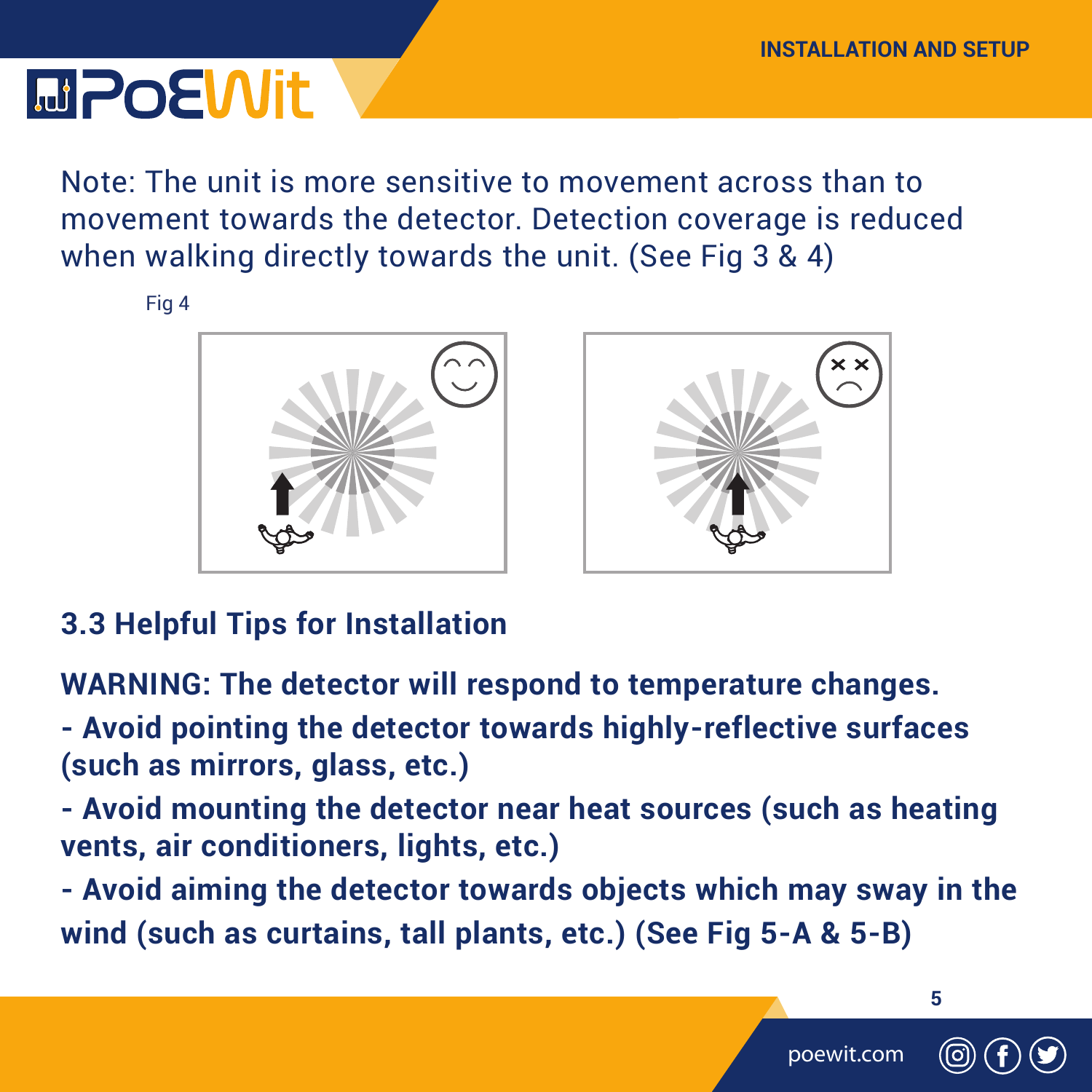### **EDPOEWit**



#### **4) SHIELD**

#### **4.1 Usage of Lens Shield**

The MD-2 has two (2) lens shields for masking the undesired detection area. (See Fig 6)

| <b>Used Lens Shield</b> | <b>Covered Detection Range</b> |  |
|-------------------------|--------------------------------|--|
| <b>None</b>             | 26.24ft<br>⊕ 8m                |  |
| <b>Small Segment</b>    | 30° per piece                  |  |
| $A + B + C$             | 3.28ft<br>$\Phi$ 1m            |  |
| $A + B$                 | 9.84ft<br>$\Phi$ 3m            |  |
|                         | 16.40ft<br>$\Phi$ 5m           |  |

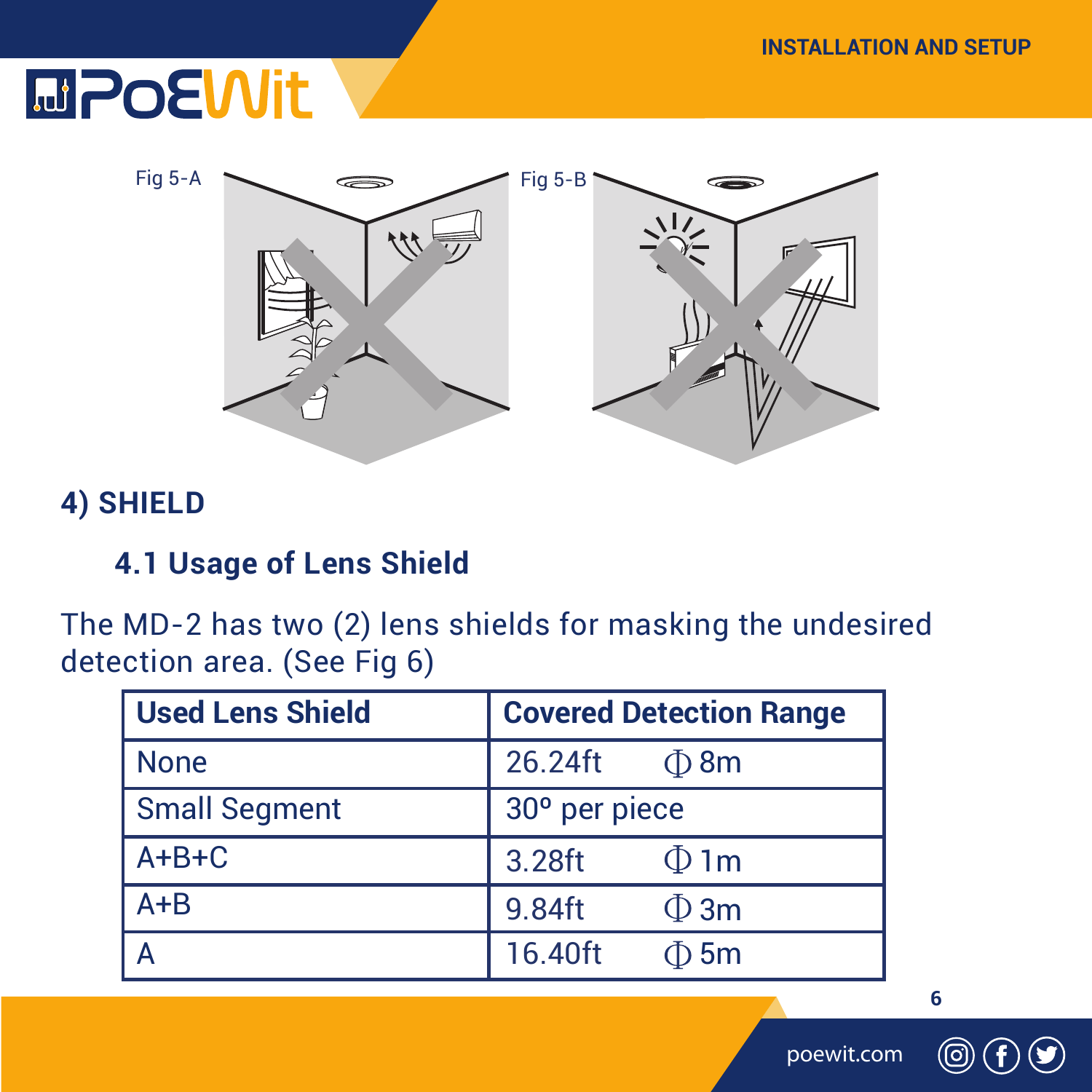### **MPoEWit**

#### Fig 6



The shadow of the lens shield in Fig 6 represents the area excluded from detection.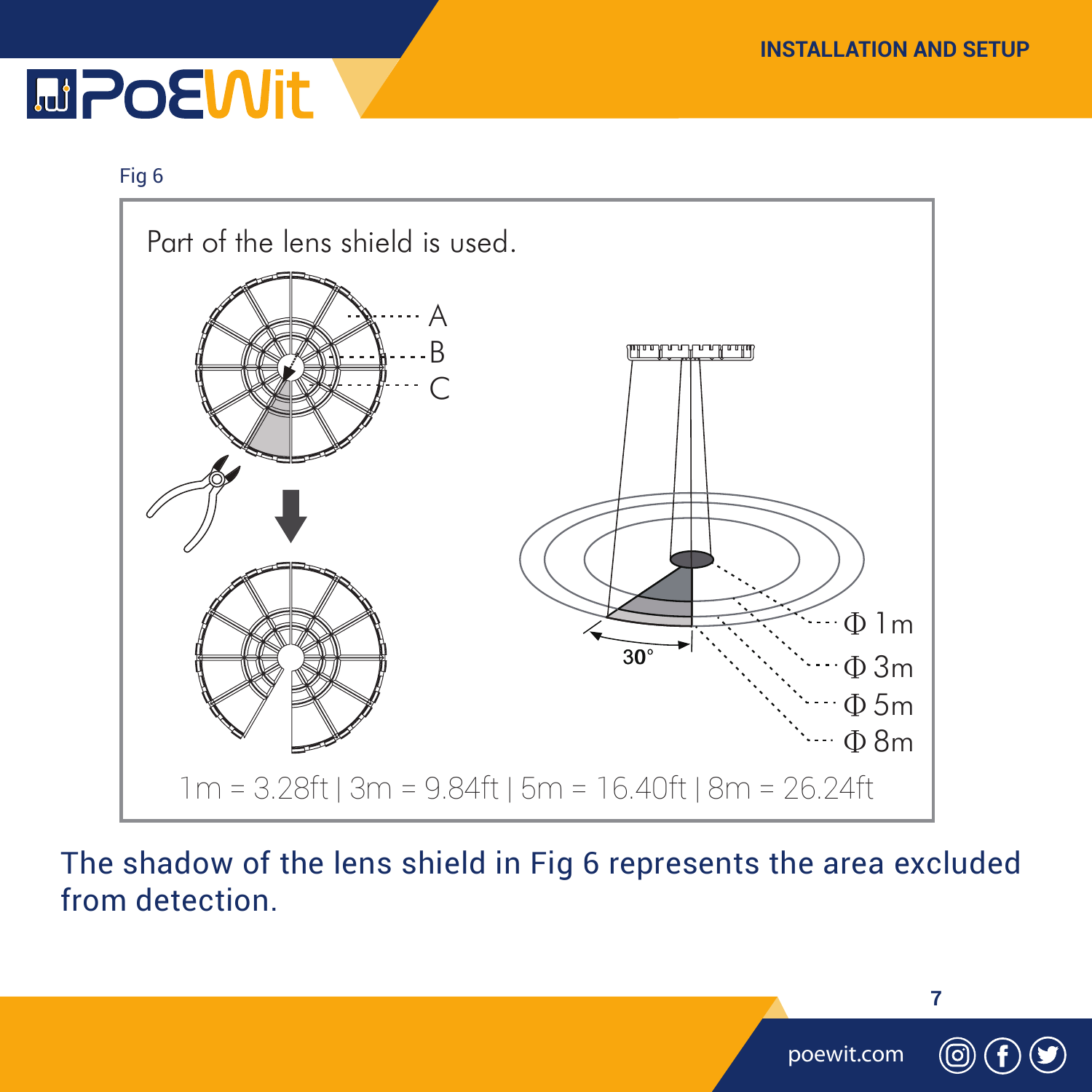**INSTALLATION AND SETUP**

After selecting the desired detection area, the redundant lens shield should be illuminated. Fixing lens shield: There is slot around the lens; insert the lens shield into slot. (See Fig 7)



### **5) CONFIGURATION INSTRUCTIONS**

Power on the device. You should automatically be connected to the Internet. You are now ready to download and install the PoEWit app. Seach "PoEWit" in the Apple App Store or Google Play.

**NOTE: Your device and mobile phone must both have an Internet connection through the same external IP address and must be on the same local subnet.**